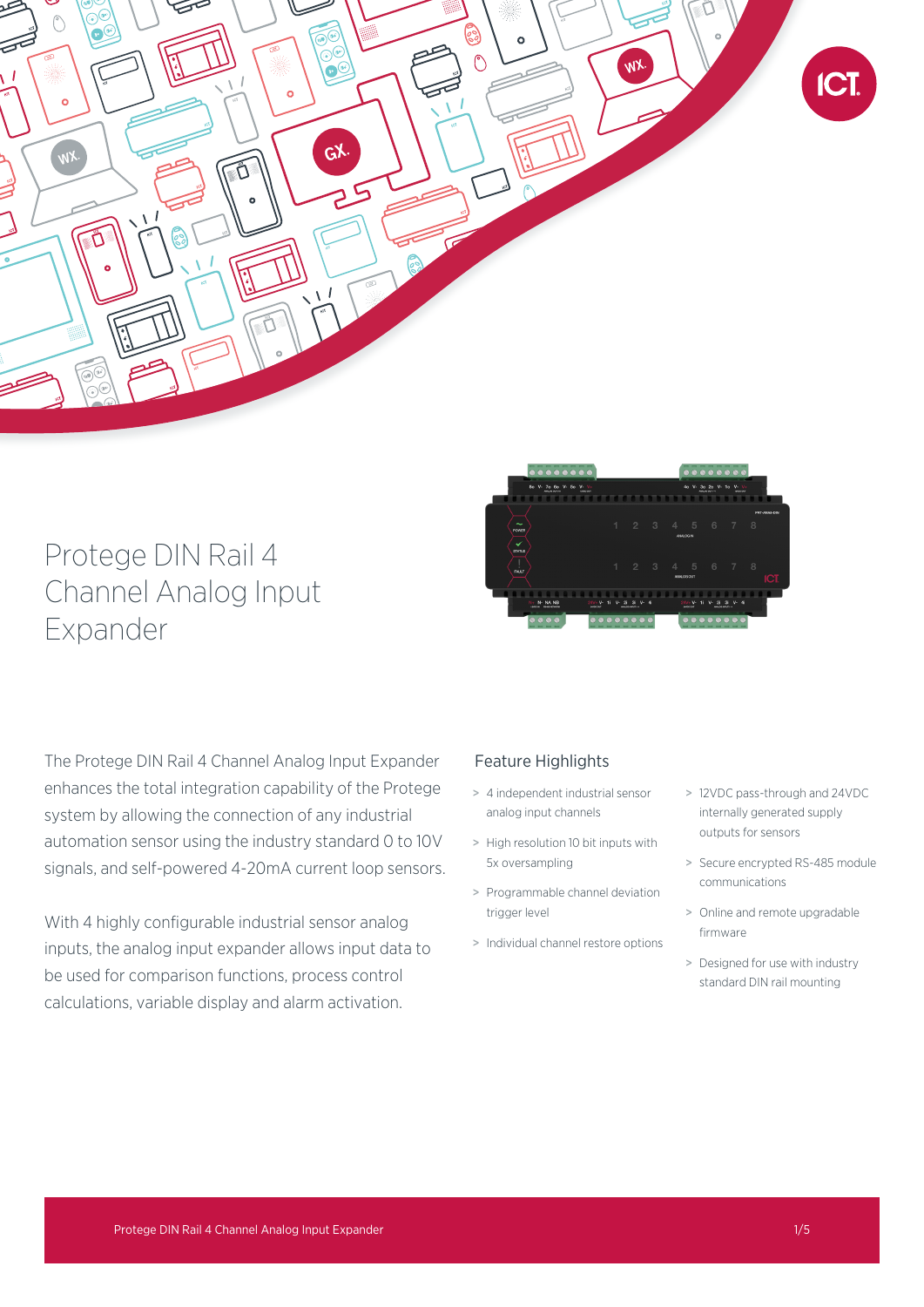## Connectivity and System Expansion

Expanding the Protege system with 4 industrial sensor analog inputs from the DIN Rail 4 Channel Analog Input Expander allows convenient, cost-effective expansion with the following additional benefits:

- > 4 independent analog inputs can be assigned to any 4 areas in the system, each being processed using different options or features
- > Address configuration of the analog input expander is achieved using the address programming feature of the Protege system controller

## LED Indicators

The analog input expander features comprehensive diagnostic indicators that can aid in diagnosing faults and conditions. LED indicators on the analog input expander include:

- > Status indicator
- > Fault indicator
- > Power indicator
- > Analog input status indicators

## Communication

A single RS-485 communication interface port used for all network communication functions and interconnection to other modules.

## Power Supply

Device power is supplied from a 12VDC input. Ultra low current requirements ensure cost-effective power distribution.

## Upgradable Firmware

Utilizing the latest flash technology and high performance communication mediums, the firmware can be updated via the Protege interface.

## Wall Mountable

The additional wall mounting feature provides absolute convenience and flexibility in module positioning.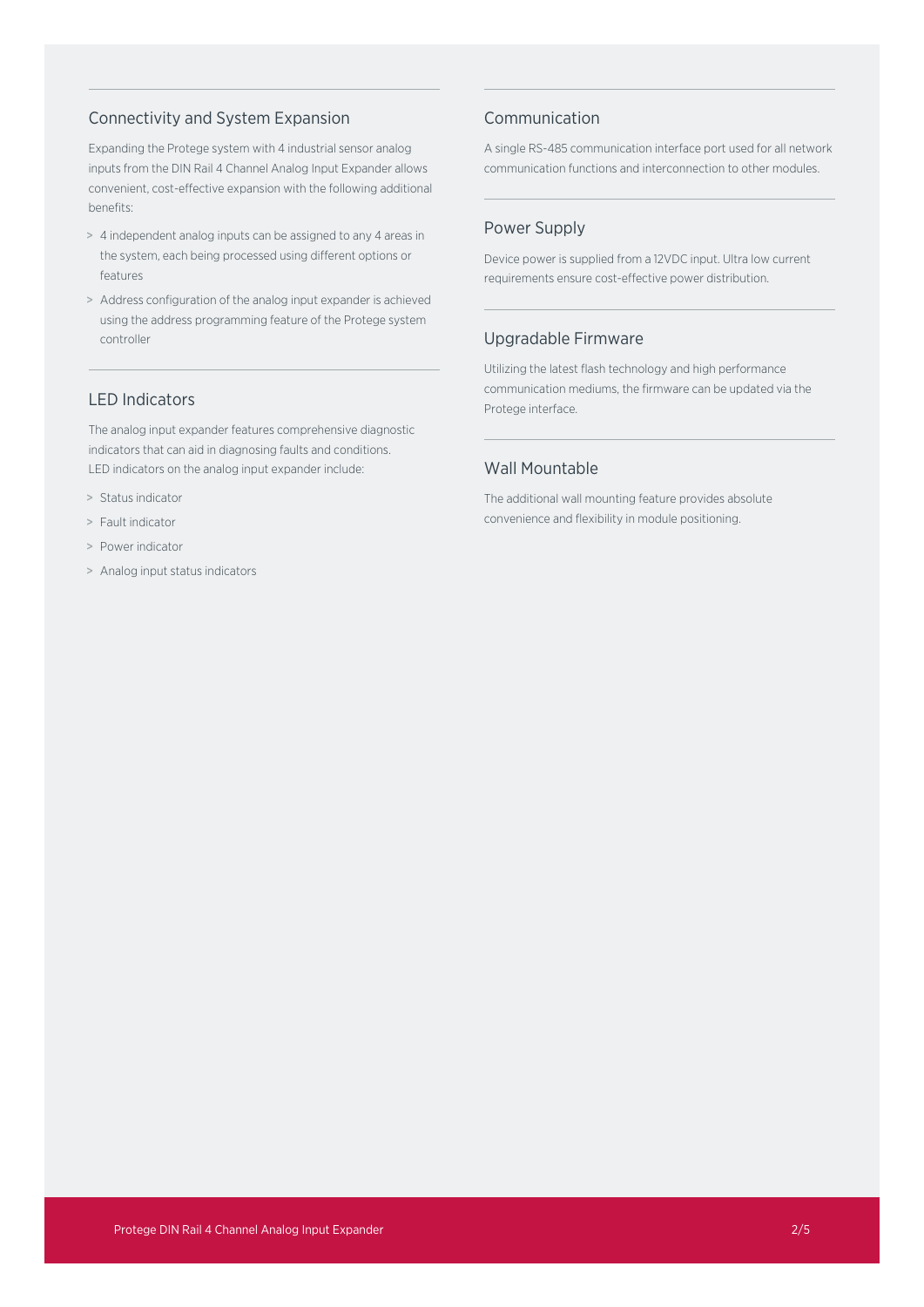# Technical Specifications

| <b>Ordering Information</b>                 |                                                                   |
|---------------------------------------------|-------------------------------------------------------------------|
| PRT-ADC4-DIN                                | Protege DIN Rail 4 Channel Analog Input Expander                  |
| <b>Power Supply</b>                         |                                                                   |
| DC Input Voltage                            | 12VDC (+/-10%)                                                    |
| DC Output Voltage<br>(DC IN Pass-Through)   | 12VDC 0.7A (Typical) Electronic Shutdown at 1.1A                  |
| DC Output Voltage<br>(Internally Generated) | 24VDC Electronic Shutdown at 200mA                                |
| Operating Current                           | 80mA (Typical)                                                    |
| Low Voltage Cutout                          | 8.7VDC                                                            |
| Low Voltage Restore                         | 10.5VDC                                                           |
| Communication                               |                                                                   |
| Communications                              | RS-485 Isolated Module Network                                    |
| <b>Inputs</b>                               |                                                                   |
| Analog Inputs                               | 4 (4-20mA and 0-10V Input)<br>10 Bit Resolution                   |
| Trouble Inputs                              | 8                                                                 |
| <b>Dimensions</b>                           |                                                                   |
| Dimensions (L x W x H)                      | 156 x 90 x 60mm (6.14 x 3.54 x 2.36")                             |
| Net Weight                                  | 270g (9.5oz)                                                      |
| Gross Weight                                | 381g (13.4oz)                                                     |
| <b>Operating Conditions</b>                 |                                                                   |
| Operating Temperature                       | 5° - 55° Celsius (41° - 131° Fahrenheit)                          |
| Storage Temperature                         | $-10° - 85°$ Celsius (14° - 185° Fahrenheit)                      |
| Humidity                                    | 0%-85% (Non-Condensing)                                           |
| Mean Time Between Failures (MTBF)           | 784,316 hours (calculated using RFD 2000 (UTE C 80-810) Standard) |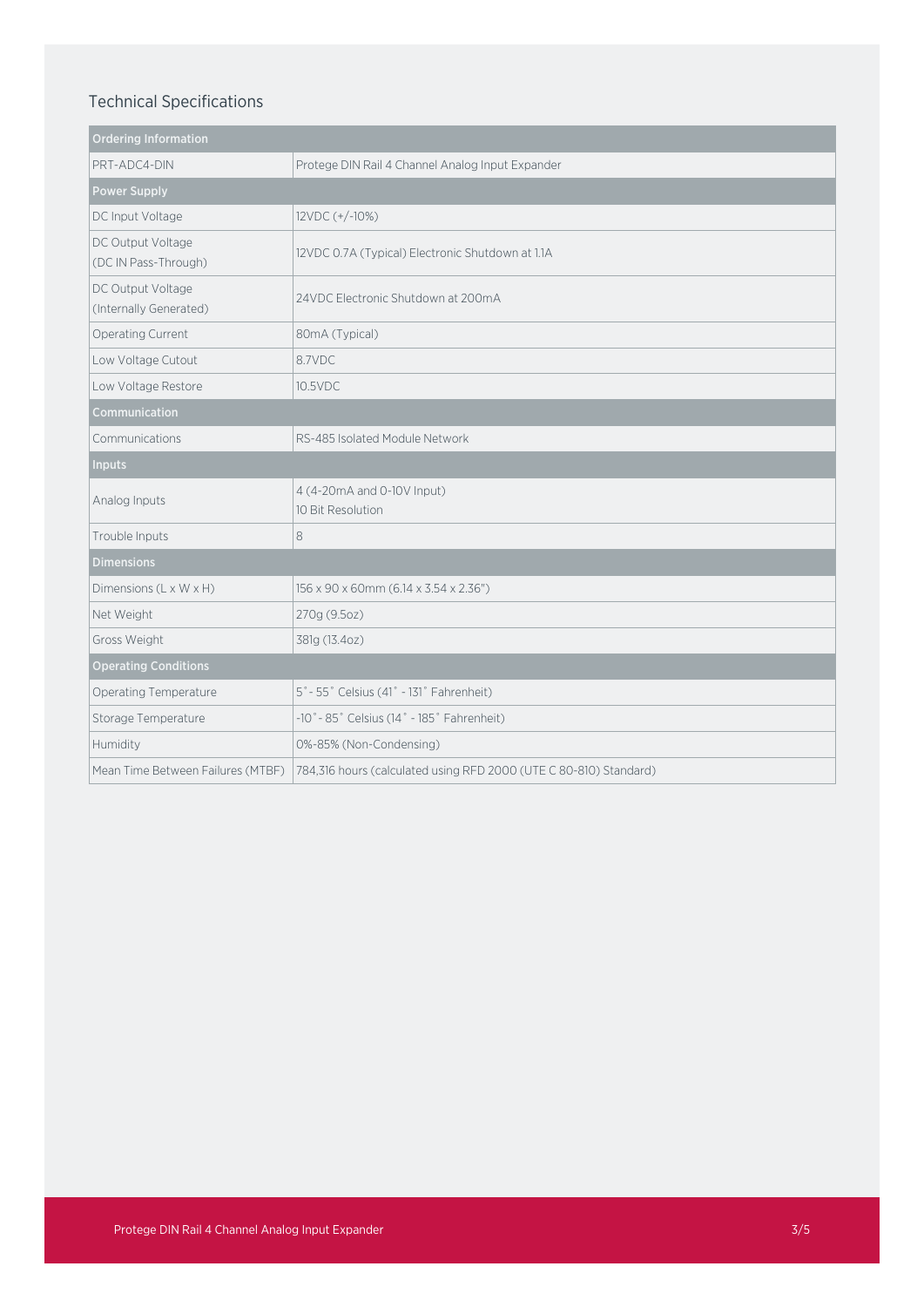## Regulatory Notices

### RCM (Australian Communications and Media Authority (ACMA))

This equipment carries the RCM label and complies with EMC and radio communications regulations of the Australian Communications and Media Authority (ACMA) governing the Australian and New Zealand (AS/NZS) communities.

## CE – Compliance with European Union (EU)

Conforms where applicable to European Union (EU) Low Voltage Directive (LVD) 2014/35/EU, Electromagnetic Compatibility (EMC) Directive 2014/30/EU, Radio Equipment Directive (RED)2014/53/EU and RoHS Recast (RoHS2) Directive: 2011/65/EU + Amendment Directive (EU) 2015/863.

This equipment complies with the rules of the Official Journal of the European Union, for governing the Self Declaration of the CE Marking for the European Union as specified in the above directives.

Security Grade 4, Environmental Class II, EN 50131-1:2006+A2:2017, EN 50131-3:2009, EN 50131-6:2008+A1:2014, EN 50131-10:2014, EN 50136-1:2012, EN 50136-2:2013, EN 60839-11-1:2013, Power frequency magnetic field immunity tests EN 61000-4-8, Readers Environmental Class: IVA, IK07.

### UK Conformity Assessment (UKCA) Mark

This equipment carries the UKCA label and complies with all applicable standards.

#### Federal Communications Commission (FCC)

FCC Rules and Regulations CFR 47, Part 15, Class A.

This equipment complies with the limits for a Class A digital device, pursuant to Part 15 of the FCC rules. Operation is subject to the following two conditions: (1) This device may not cause harmful interference; (2) This device must accept any interference received, including interference that may cause undesired operation.

#### Industry Canada

#### ICES-003

This is a Class A digital device that meets all requirements of the Canadian Interference-Causing Equipment Regulations. Cet appareil numérique de la classe A est conforme à la norme NMB-003 du Canada.

### CAN ICES-3 (A)/NMB-3(A)

> For a full regulatory and approval list please visit the ICT website.